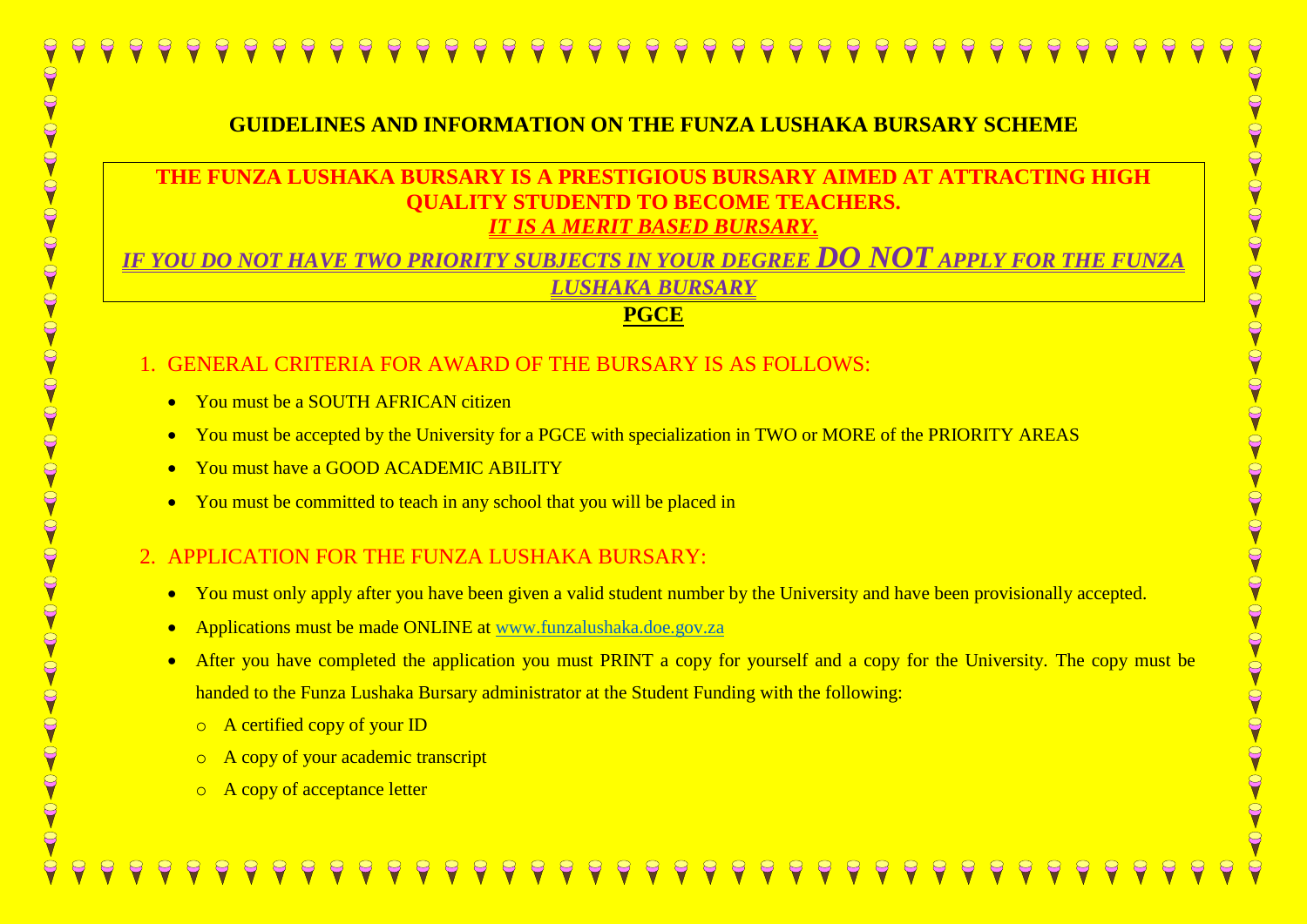#### **3. APPLICATION TIMEFRAME:**

- Online applications opened on the 1<sup>st</sup> October 2016
- Online application closes on  $13<sup>th</sup>$  of January 2016
- **NO PAPER BASED APPLICATIONS WILL BE ACCEPTED**
- 4. In addition to the above, the following should be taken note of with regards to the criteria for awarding of the Funza Lushaka Bursary:
	- The Bursary is for YOUNG and MOTIVATED appropriately trained teachers
	- The Bursary targets students who are 30 years or younger
	- The Bursary does not fund extended programmes
	- 1. Only students who choose the following priority areas will be eligible for Funza Lushaka Bursary in 2017:

| <b>Senior Phase</b>                                          | <b>FET Phase</b>                                     |
|--------------------------------------------------------------|------------------------------------------------------|
| <b>PREFERENCE WILL BE GIVEN FOR A</b>                        | <b>PREFERENCE WILL BE GIVEN FOR A TEACHING MAJOR</b> |
| <b>TEACHING MAJOR IN TWO OF THE IN TWO OF THE FOLLOWING:</b> |                                                      |
| <b>FOLLOWING:</b>                                            |                                                      |
|                                                              | <b>Accounting</b>                                    |
| <b>Languages</b>                                             | <b>Agricultural Sciences</b>                         |
| <b>Mathematics</b>                                           | <b>Computer Applications Technology</b>              |
| <b>Natural Science</b>                                       | <b>Economics</b>                                     |
| Technology                                                   | <b>Geography</b>                                     |
|                                                              | <b>Information Technology</b>                        |
|                                                              | Languages                                            |
|                                                              | <b>Life Sciences</b>                                 |
|                                                              | <b>Mathematics</b>                                   |
|                                                              | <b>Physical Sciences</b>                             |
|                                                              |                                                      |

OVOVOVOVOVOVOVOVOVOVOVOVOVOVOVOVOVOVO  $\Theta$ 9 E  $\Theta$  $\Theta$ S  $\Theta$  $\overline{C}$  $\Theta$ 9 S  $\overline{C}$ 9  $\overline{C}$ 9  $\Theta$  $\Theta$ 9 S  $\Theta$  $\Theta$ 9 9  $\Theta$  $\Theta$  $\Theta$  $\overline{C}$ 8  $\Theta$ 9 S  $\infty$